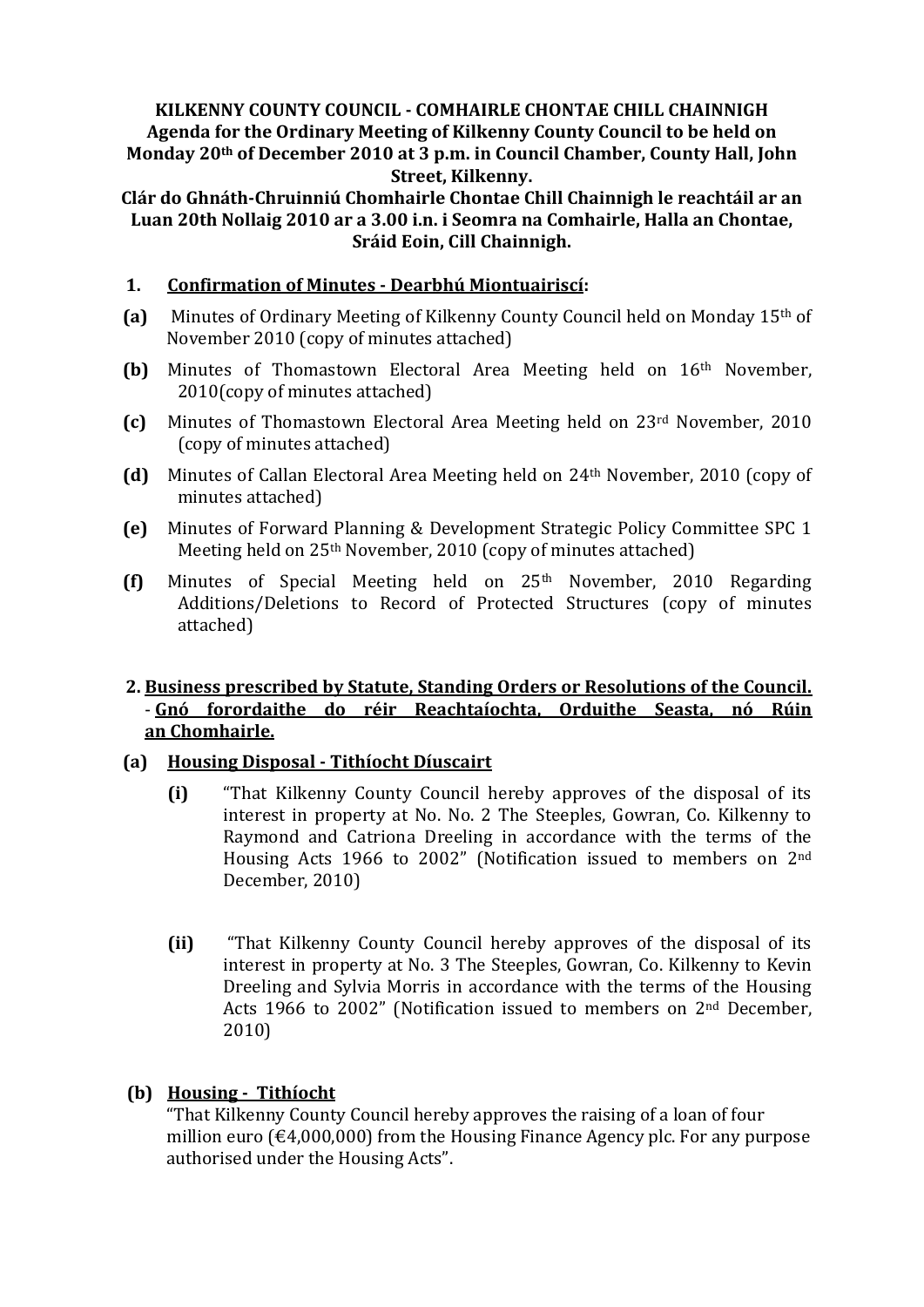# **(c) Other Disposal - Díuscairt Eile**

"That Kilkenny County Council hereby approves of the disposal of a house on its own site at Shankill, Paulstown, Co. Kilkenny to Adrian Moran in accordance with details contained in the Notice served under Section 183 of the Local Government Act, 2001". (Notice sent to members on the 8th December, 2010).

### **(d) Planning – Pleanail**

Managers Report on Submissions to the Material Alterations to the Draft Gowran Local Area Plan. (report already circulated)

#### **(e) Roads – Bóithre**

- **(i)** Taking in Charge of Estates & Declaration of Roads to be Public Roads, Section 11 of the Roads Act 1993, Section 180 of the Planning & Development Act 2000 – 10 houses at Leonard's Court, Dunnamaggin, Co. Kilkenny and 16 houses at Abhainn Ri, West Street, Callan, Co. Kilkenny. (report attached)
- **(ii)** Severe Weather Response Review and Update.

## **3. Urgent Correspondence - Comhfhreagras Práinneach**

- **4. Business adjourned from a previous Meeting - Gnó ar athló ó chruinniú roimhe seo:**
- **5. Fix Dates and Times of Meetings - Dátaí agus Amanta do chruinnithe a shocrú:**

 **(a)** Schedule of meetings from December – February 2011 (attached)

- **6. Consideration of Reports and Recommendations of Committees of the Council**
	- **- Plé ar Thuairiscí agus Moltaí ó Choistí an Comhairle:**
- **(a)** Report on Thomastown Electoral Area Meeting held on 16th November, 2010 (copy of report attached)
- **(b)**Report on Thomastown Electoral Area Meeting held on 23rd November, 2010 (copy of report attached)
- **(c)** Report on Callan Electoral Area Meeting held on 24th November, 2010 (copy of report attached)
- **(d)** Report on Forward Planning & Development Strategic Policy Committee (SPC 1) Meeting held on 25th November, 2010 (copy of report attached)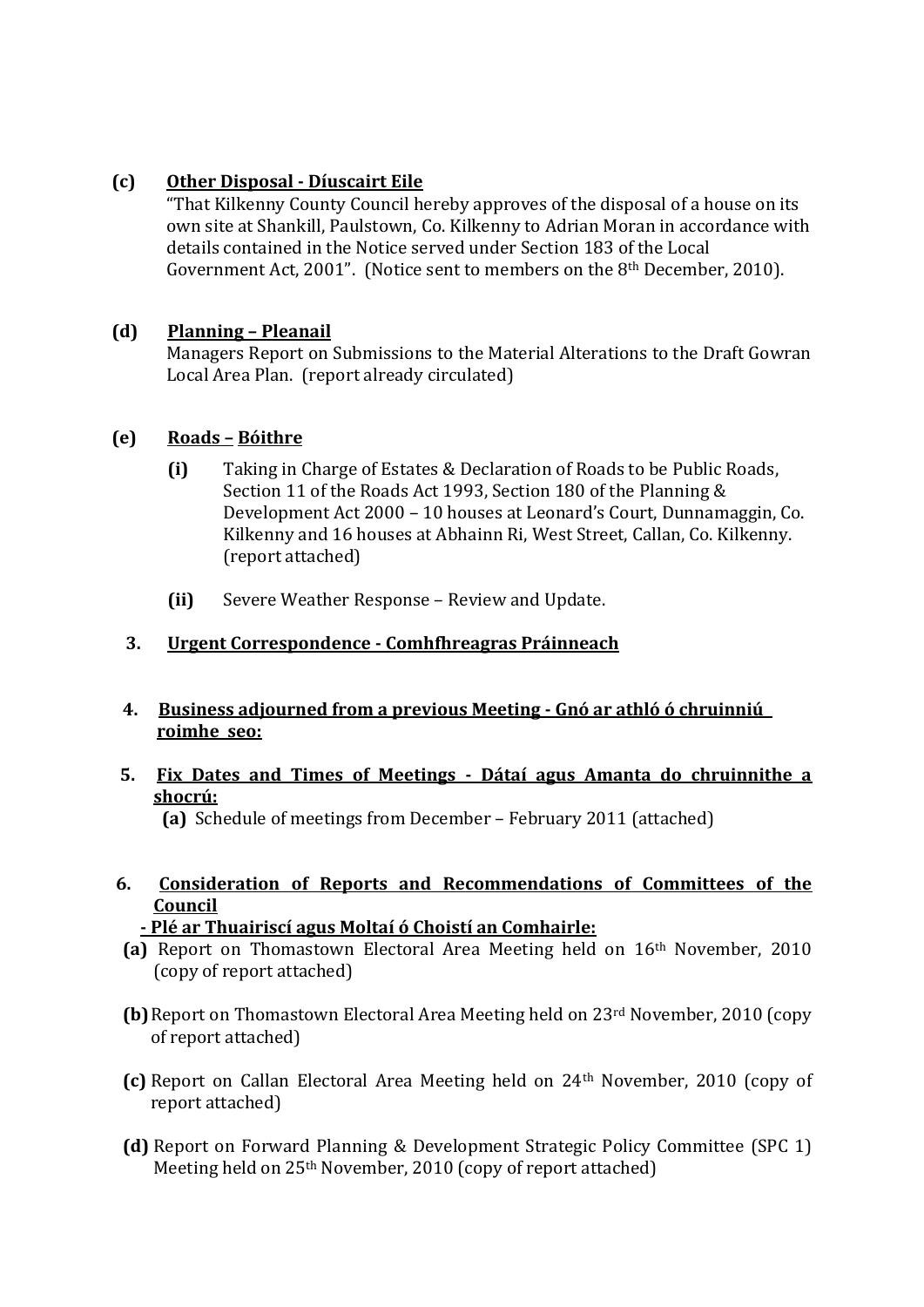## **7. Other Business set forth in the Notice convening the Meeting - Gnó Eile romhainn i bhFógra reachtála an Chruinnithe**

### **8. Education & Training**

Conferences – Request for approval to attend as per circulated list. Summary of Proceedings at Conferences have been received from

| Councillor | <b>of</b><br>Date           | <b>Title of Conference</b>        |
|------------|-----------------------------|-----------------------------------|
|            | Conference                  |                                   |
| P. Dunphy  | 1st <sub>-3rd</sub> October | Local Democracy in Changing       |
|            |                             | Times                             |
| P.O' Neill | 11 <sup>th</sup> November   | <b>Future of Rural Areas 2031</b> |
| E. Aylward | 29th-31st October           | Criminal Law Bill 2010            |

### **9. Matters Arising from Minutes - Gnótha ag éirí as Miontuairiscí**

#### **10. Any Other Business - Aon Ghnó Eile**

### **11. Notices of Motion - Fógraí Rúin:**

**10(10) Cllrs. A. Phelan & M. O' Brien – 23rd November, 2010 from Thomastown Area Meeting**

"That the proposed provision of flap valves on outfall pipes to the river be proceeded with and that an application should be made to the O.P.W for the transfer of the current funding for the Barrow project to the carrying out of dredging works of the Duiske River in 2011".

# **11(10**) **Cllrs. A. Phelan, M. O' Brien, T. Breathnach, M. Shortall & M. Fitzpatrick.**

Recognizing that the national minimum wage is low providing a full time employee with less than  $\epsilon$ 18,000 annually (with reductions for those under 18 or in their first job) and acknowledging that the introduction of the role of a statutory minimum wage is to protect unfair competitive advantage by unscrupulous employers who exploit workers, a reduction in minimum will lead to a disincentive to work, condemns the Governments unnecessary and unwise decision to reduce the minimum wage and calls for a reversal of this cut.

#### **12. Notices of Motion from other local authorities seeking support of Kilkenny County Council County Council - Fógraí i dtaobh Rúin ó Údaráis Áitiúla eile ag lorg tacaíochta ó Chomhairle Chontae Chill Chainnigh:**

#### **51(10) Offaly County Council**

"That this Council write to the Minister for the Environment, Heritage and Local Government requesting the introduction of rain water harvesting grants scheme for Domestic, Commercial and Agricultural Users in the upcoming Budget".

# **52(10) Offaly County Council**